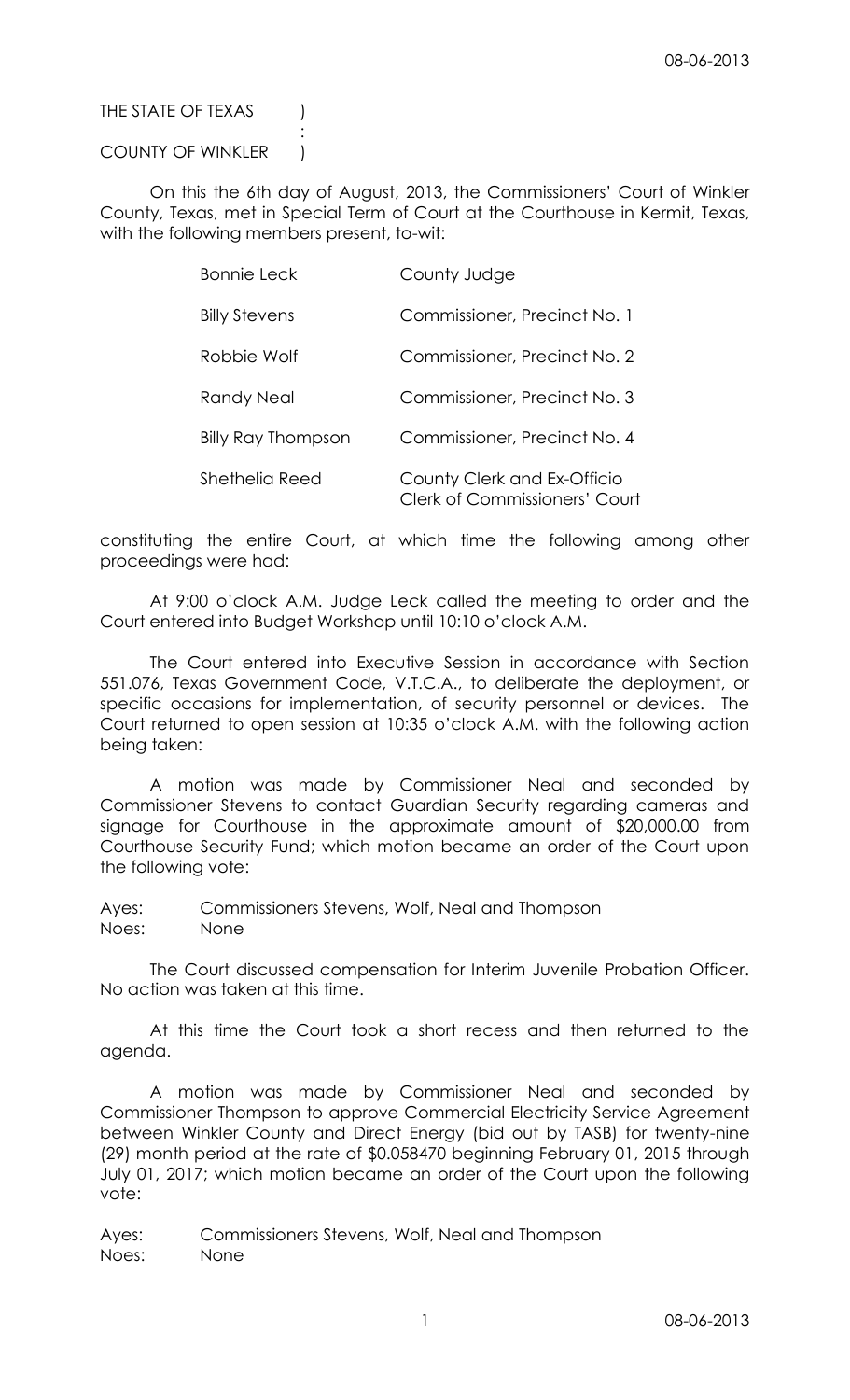

ة 2013 01:30 Puge 2 of 7<br>الجواني: CAZB-OESA-Txichger /<br>CAZB-OESA-Txichger / Cazb-Oesa-> CAZS/2011 / Live 22:4M

<u>.</u>...

Conaction 12013

RÓGNELLA IN FRAME.<br>FASINGE PALEA COOPE

Page 3 of 7<br>Version (01/02/2311 11:28:37 AM)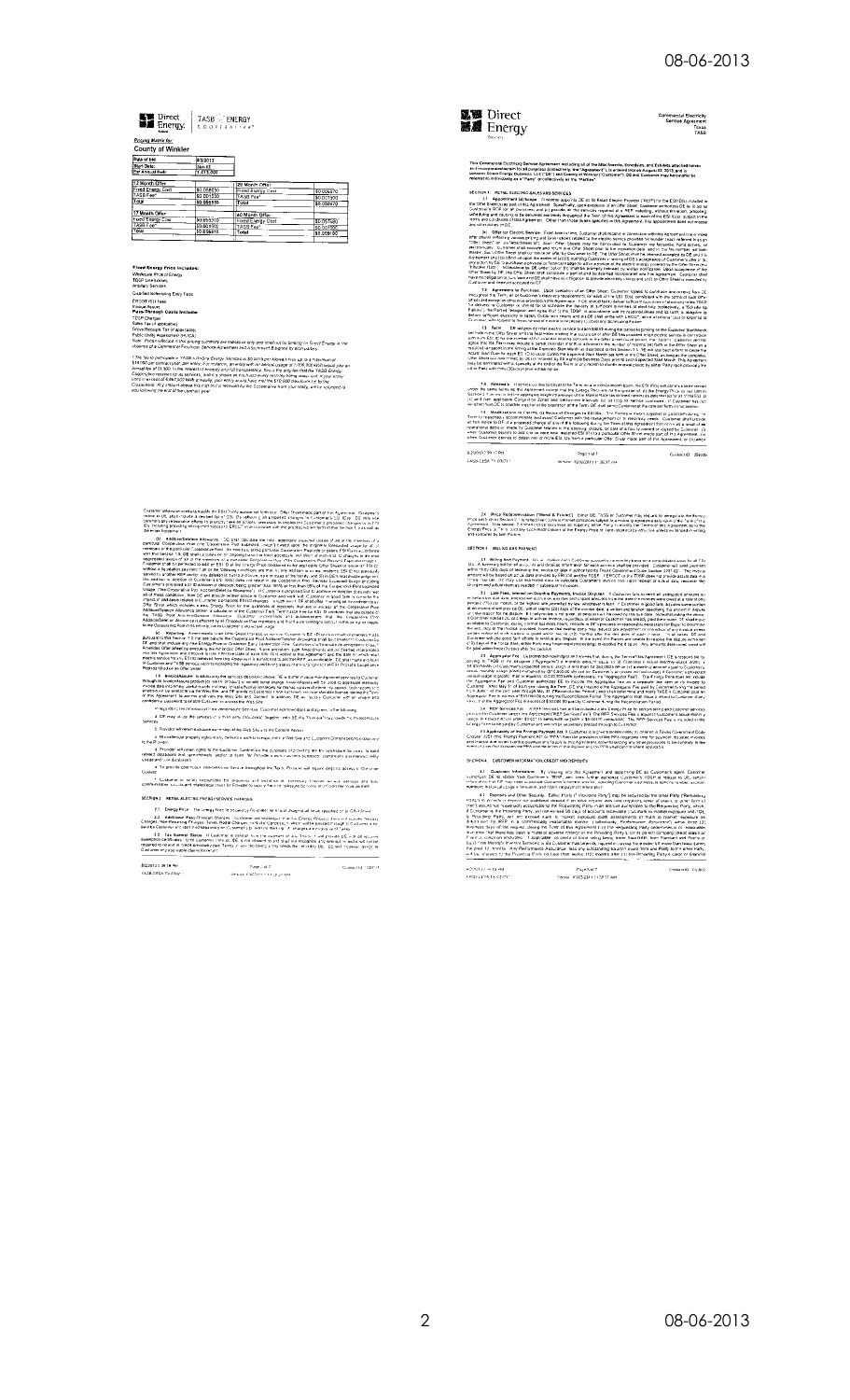ouvolion returns in ris condition as of the date of execution of this Agreement or lulia creat or bona rasing of BaBy<br>whichever coopsily varied and (2) the Providing Party and paid at outstanding belands and moles all paym **SECTION S: EARLY TERMINATION** 

security as EARLY ENERGY Material Reports. Material Responses to the method in the exist a publish three spaces of the space of the space of the space of the space of the space of the space of the space of the space of th

## SECTION B: NOTICES

 $\mathbb{R}^n$  . Connect Retics . Cotto as columns regulard by Alpha also Law, at not in the provided under the Agencie of the Connect Connection of the Connection of the Connection of the Connection of the Connection of the = Pasc < 4.7<br>TASB-CESA TX-3302 (1) = 11.26.37.4M<br>TASB-CESA TX-3302 (1) = 11.26.37.4M Contact District

интенниции с сессона топловите и словать содержение поступников 1831 года Ливного секрета поставление и постоя<br>2016 года в селото на Северо в Северо Северо Социалистически поступников на селото на селото се се селото се<br>2 20 "Emity Private) will be as stated on the applicate D%r Sheat whon Tspphusho, will release the dig RFP in wrong<br>Re Customat, prohibited but is not times to idense avadesade with all Florm out Palated Charges. the Fring

- 
- 
- 
- 
- is Continue, and the first state of the first increase the main first right finded theory. Our time of the first state of the first of the state of the state of the first of the state of the first of the state of the firs
- Saltaneo Miles Mark Detroit was the groundly done to but one in location and at way form an extend in the EOCT<br>Process Weird Certain was the groundly done to but one of the state of the state of the state of the state of
- 
- $\mathcal{L}(1,0,1)$  with launcing in 2001 (implementation) on the Napold Developsing intervals of the Superior Commonwealth 2001 (in the Superior Commonwealth 2001) (in the Superior Commonwealth 2001) (in the Superior Commonwe
- 
- of the Apparent internal and AppCar Wouth or particular<br>control (and a section of the type of the AppCar of the Apple of the Appendix .)<br>Through Renovation and the method of the Control (and also also as the 30 Discussion

8/2011/12 2:39:24 PM<br>TASA KESA-TA-03C211<br>TASA KESA-TA-03C211

Contact ID 12591 P

| <b>Orect Energy</b><br>Alth. Curtomer Service Manager<br>1001 Liberty Avenue<br>P No. 15, PA 15222<br>Phone: (888) 325-9115<br>Fax (866) 421-0257<br>Email: Custon in Relations@g reclenergy.com                | County of Winkles<br>After Vida Synoson<br>100 E Vork er St.<br>Kormit, TX 79745<br>Phone: (432) 556-6658<br>Fax: 43259588855 |
|-----------------------------------------------------------------------------------------------------------------------------------------------------------------------------------------------------------------|-------------------------------------------------------------------------------------------------------------------------------|
| With a copy to<br>Lecu Department<br>1001 Liberty Avenue<br>Pittsburgh MA 15222                                                                                                                                 |                                                                                                                               |
| Monday through Thursday from 7 00AM<br>to 7:00PM Eastern Time and Friday<br>7:00AM to 6:00PM Eastern Trme                                                                                                       |                                                                                                                               |
| Any notice required to be provided to TASB under this Agreement as a non-party to this Agreement shall be sent to Texas<br>Association of School Boards The Clo Jeff Clemmons P.O. Box 430 Austin, Texas, 76767 |                                                                                                                               |
| SECTION 7: DEFINITIONS                                                                                                                                                                                          |                                                                                                                               |
| 7.1 Definitions                                                                                                                                                                                                 | In addition to the learns collined essewhere in this Agricement, when used with moal copitalization                           |

- 
- 
- 
- 
- 
- 
- 
- SCOINT ? BERNINDING .<br>
SCOINT PRIME AND AND SOME DISPOSE ON MATHEMATIC PROPERTY INTO THE APPENDIX AND INTERFERENCE AND THE STATE OF A CONSIDERATION OF THE STATE OF A CONSIDERATION OF THE STATE OF A CONSIDERATION OF THE ST
- 17. Expedied Start Month, means the callendar mark is which the HET and Customer ratiout the flucturaling of the motor is a film of FS of the motor and FS of the motor and FS of the motor and FS of the motor and FS of the Coreact D. 1259030
- 802013 238 20 PM<br>TASE-056A TASS2211 → Nerson (00022011 + 128.57 AM
- 
- 
- 
- 
- 41. "Recording to the theorem, given "Become C.1 of Attentions of A.2 (199)<br>44. "Recording the field half the moment groups in the first detection of a significant state of the first detection of the state of the state of
- 

**Attachments** 

.<br>Terms and Condridos (1.§Arzuly)<br>Offer Sheal Aliachmeni 4<br>Aflachment B

IN WITNESS WHEREOF the Partica have caused this Agreen ent la se dals oxocuted

## ONCCT ENERGY BUSINESS LLC

| By        | $-1$             | $\sim$ 100 $\sigma$ | 84          | COUNTY OF WINKLER |    |       |
|-----------|------------------|---------------------|-------------|-------------------|----|-------|
| Hent Mane | <b>CONTINUES</b> |                     |             | Print Name        |    |       |
| Fide      |                  |                     | Title:<br>٠ |                   |    |       |
| Date.     |                  |                     | Date        |                   | ×. | 11.00 |

Coleau (0.125602)